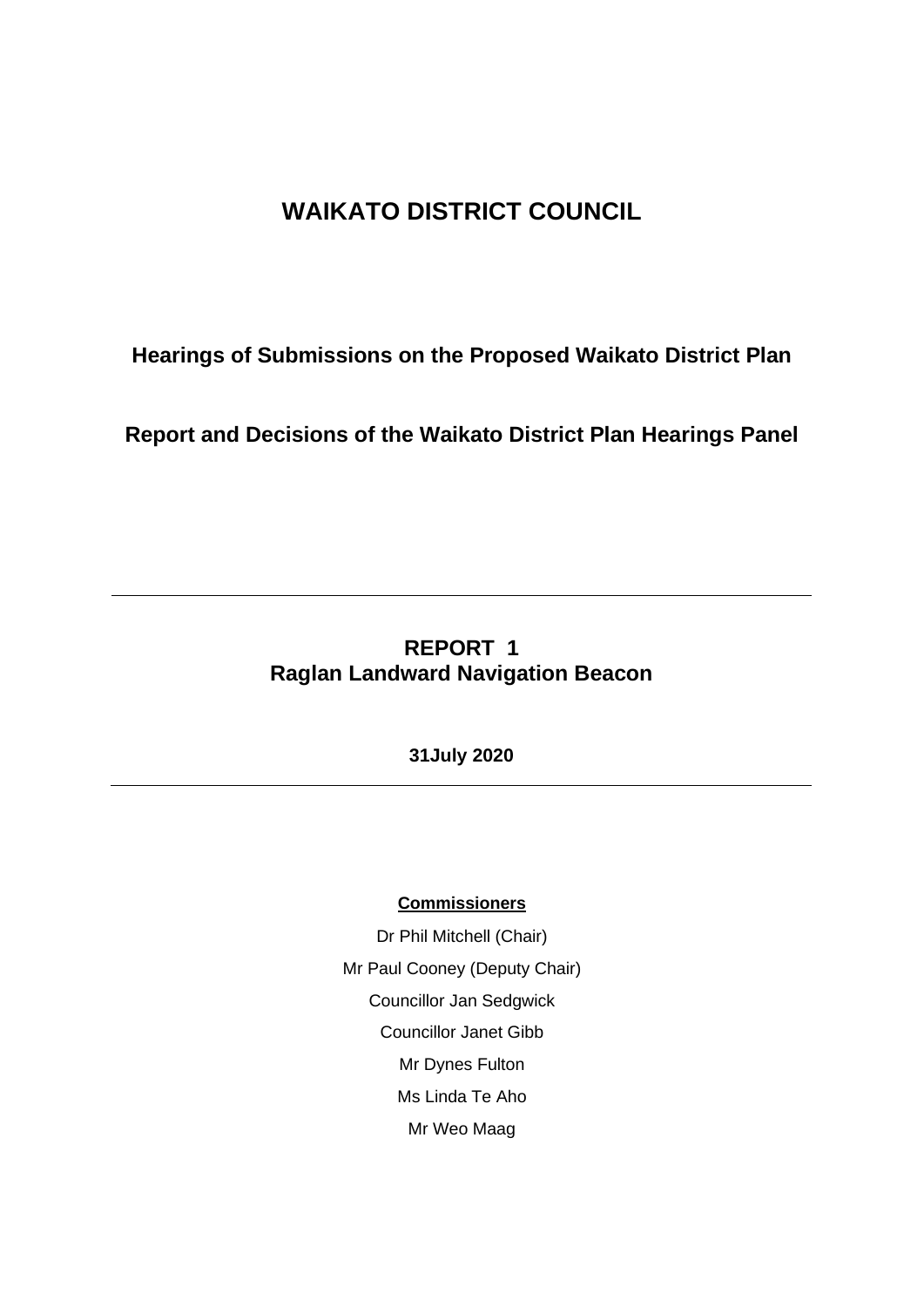#### **1 Introduction**

- 1.1 Stage 1 of the Proposed Waikato District Plan (PDP) was notified on 18 July 2018. This encompassed the review of all provisions of the Operative Waikato District Plan, except natural hazards and climate change matters, which form part of the Stage 2 of the review.
- 1.2 Waikato District Council received a total of 989 submissions and 423 further submissions on the PDP.
- 1.3 In accordance with section 34A(1) of the Resource Management Act 1991 (RMA), the Council appointed a seven-member Hearings Panel (the Panel) to hear and make decisions on the submissions on the PDP. The following Panel members were appointed:
	- Dr Phil Mitchell (Chair)
	- Mr Paul Cooney (Deputy chair)
	- Councillor Jan Sedgwick
	- Councillor Janet Gibb
	- Mr Dynes Fulton (previously an elected Councillor and Deputy Mayor)
	- Ms Linda Te Aho
	- Mr Weo Maag
- 1.4 The hearings on the PDP are currently on-going. The Decisions of the Panel encompassing consideration of submissions to both Stages 1 and 2 of the PDP collectively, is anticipated to be released as a single package in 2021. The Panel has decided to make an exception to this, by releasing the Decision on the Raglan Landward Navigation Beacon Height Restriction Plane in advance of the release of the full Decision. The Panel is sympathetic to the concerns raised by Mr Spencer Wheeler and Mrs Isabelle Wheeler in submission number 720, in relation to the emotional hardship caused by the Raglan Landward Navigation Beacon Height Restriction Plane, the purpose of which is to provide navigational safety for vessels entering Whaingaroa (Raglan Harbour) by maintaining a clear line of site from the harbour to the Landward Navigation Beacon that is situated on an elevated site on Long Street.
- 1.5 The provisions relating to the Raglan Navigation Beacon Height Restriction Plane are set out in Chapter 16 (Residential Zone) and Appendix 7 (Raglan Navigation Beacon) of the PDP. Under Rule 16.1.1, it is a Prohibited Activity for any building, structure, object or vegetation to obscure the sight line of the Raglan Navigation Beacons as set out in Appendix 7.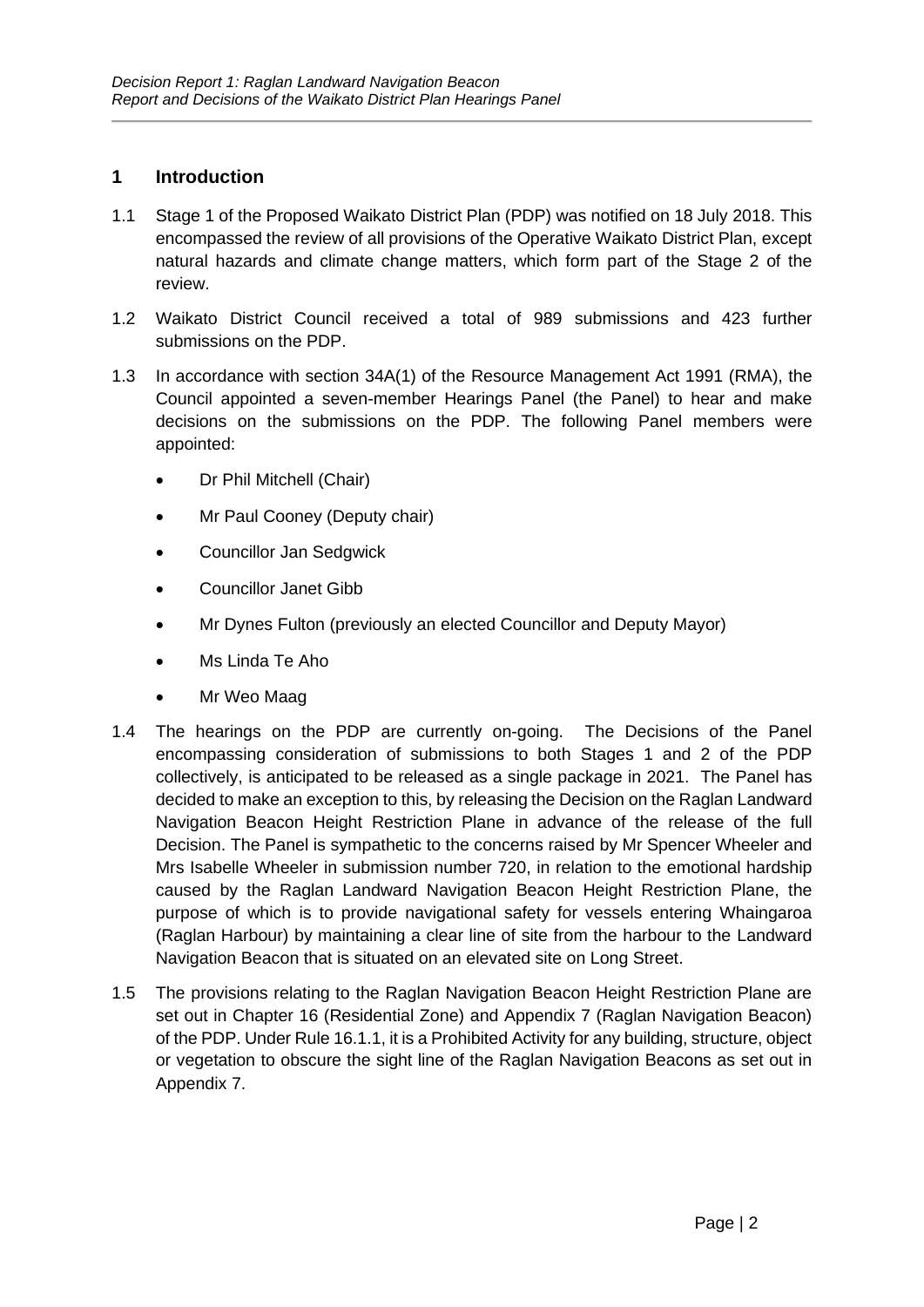#### **2 Hearings Arrangements**

2.1 The Panel heard from Mr and Mrs Wheeler in both Hearing 10 (Residential) and Hearing 16 (Raglan), noting that not all Panel members sat on all the individual hearings. Hearing 10 (Residential) was held on 25 and 26 of February 2020 at the Waikato District Council Offices<sup>1</sup> at 15 Galileo Street, Ngaruawahia. Hearing 16 (Raglan) was held on 2 June 2020 via Zoom<sup>2</sup>. All of the relevant information pertaining to these hearings (i.e. section 42A reports and evidence) is contained on the Waikato District Council website.

#### **3 Overview of Issues Raised in Submissions**

- 3.1 The Panel heard that Mr and Mrs Wheeler have owned a property at 12 Long Street, Raglan for some 20 years. That property is located within the Raglan Navigation Beacon Height Restriction Plane. Mr and Mrs Wheeler have been wanting to build a new house on the subject site, which is a Prohibited Activity as part of the house would protrude into the Raglan Navigation Beacon Height Restriction Plane. Mr and Mrs Wheeler oppose the provisions relating to the Raglan Navigation Beacons on the basis that it unduly restricts their ability to construct a house on their property, and provided detailed information as to the steps they have taken to have the Landward Beacon raised in height, so that their proposed house would not obstruct views of it from Whaingaroa.
- 3.2 Mr and Mrs Wheeler also informed the Panel that there are existing problems relating to the visibility of the Raglan Landward Navigation Beacon in its current position. They advised that the navigation markers at Raglan have been in existence since 1910, and, because of the increased urbanisation that has occurred since that time vessel operators can be confused as the light from the Landward Beacon tends to blend in with the street and house lighting in Raglan. Mr and Mrs Wheeler consider that the retention of the existing Raglan Navigation Beacon Height Restriction Plane in the PDP will not remedy the current visibility issues associated with the Raglan Landward Navigation Beacon. Their submission included letters of support from the following parties confirming the current visibility problems associated with the Raglan Landward Navigation Beacon: Raglan Sports Fishing Club, the Raglan Volunteer Coastguard and the Raglan Harbourmaster, with all agreeing that there is a need to raise the beacon light for navigation safety purposes.
- 3.3 Mr and Mrs Wheeler's submission sought to amend Rule 16.1.1 of the PDP to change the proposed Prohibited Activity status to Non-complying Activity for any building, structure, object or vegetation to obscure the sight line of the Raglan Navigation Beacons as set out in Appendix 7.
- 3.4 In submission 697.426, the Waikato District Council sought to amend Appendix 7 (Raglan Navigation Beacon) to "*reflect the increased height of the Raglan navigation beacon, and therefore the elevated height restriction plane which will apply*". The submission includes the following explanation for the relief sought: "*The Raglan*

<sup>1</sup> The Panel for Hearing 10 comprised: Dr Mitchell, Mr Cooney, Cr Gibb, Mr Fulton and Ms Te Aho

<sup>2</sup> The Panel for Hearing 16 comprised: Dr Mitchell, Mr Cooney, Cr Sedgwick and Ms Te Aho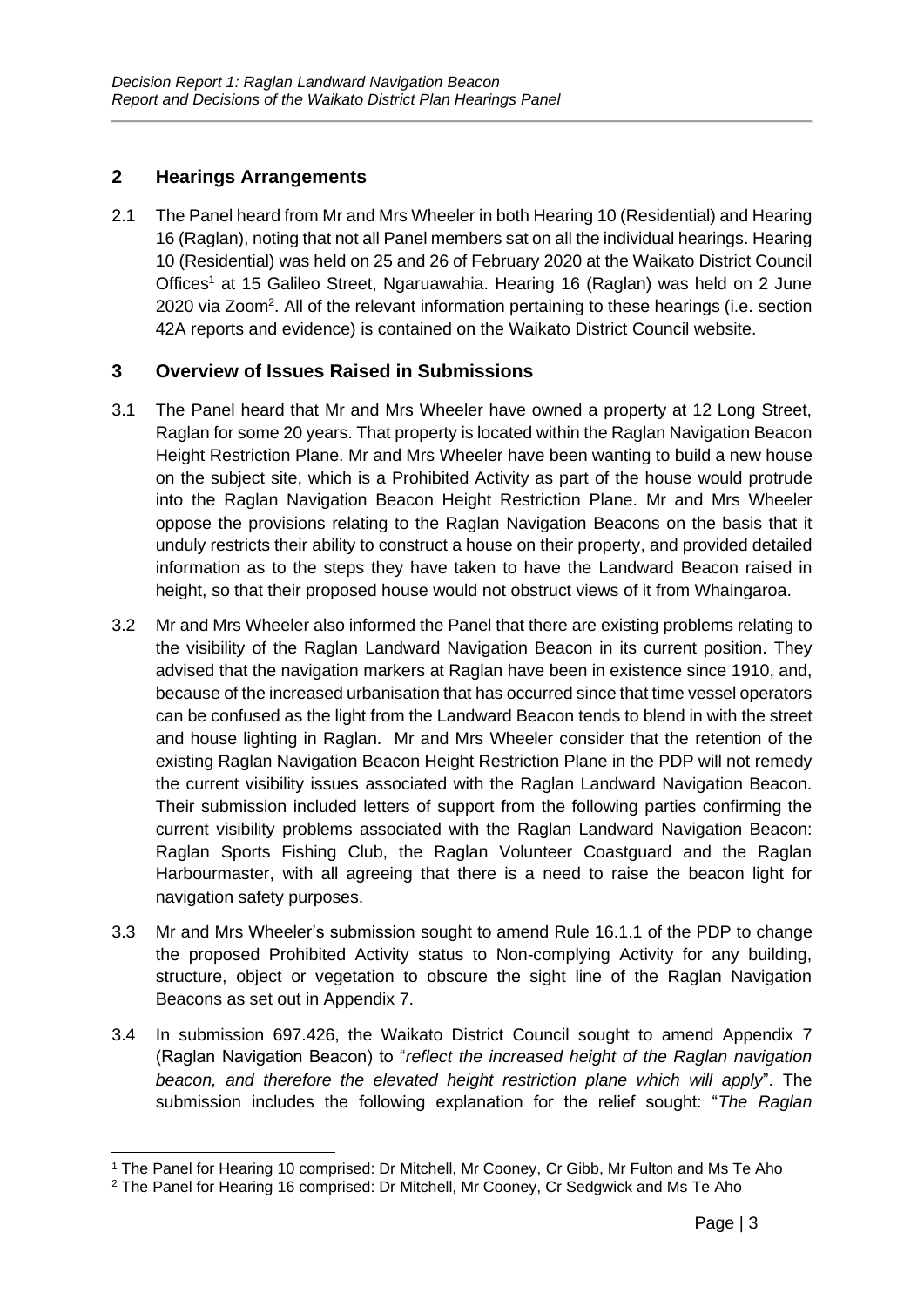*navigation beacon will be raised in height shortly which means that the height restriction plane diagram and survey data contained in Appendix 7 will no longer be correct*".

3.5 The Panel was informed that there have been discussions between the Waikato District Council and the Waikato Regional Council in relation to this matter, and that both Councils have agreed in principle that that the Raglan Navigation Beacon should be raised. This position aligns with the submission from the Waikato District Council set out above.

### **4 Panel Decision and Reasons**

- 4.1 The Panel is sympathetic to the constructive submission from Mr and Mrs Wheeler, who are long term residents of Raglan. The Panel notes that this matter has been on-going for an extended period of time, and while there has been a long-standing agreement in principle between the Waikato District Council and the Waikato Regional Council to raise the Raglan Landward Navigation Beacon, the issue is still unresolved. Given the length of time that has elapsed so far, the Panel is satisfied that the PDP should be amended to address this matter urgently for the benefit of Mr and Mrs Wheeler and to significantly improve navigational safety in and around Raglan Harbour.
- 4.2 The Panel notes that the resolution of this matter is complicated by two issues: firstly, the confirmation of who owns the Raglan Landward Navigation Beacon itself and hence has the responsibility for maintaining it; and secondly, the raising the Raglan Navigation Landward Beacon will require corresponding change to Appendix 7 of the PDP which sets out the Raglan Navigation Beacon Height Restriction Plane.
- 4.3 With respect to the first matter, it was initially explained to the Panel that the Raglan Navigation Landward Beacon was sited on Waikato District Council road reserve, and while the structure that the Beacon is attached to was owned by the Waikato District Council, the Beacon itself was owned by the Waikato Regional Council. Therefore, we understood that any decision to raise the Beacon required cooperation and agreement between both Councils. In this regard, the Panel wrote to the CEOs of both Councils urging them to raise the Raglan Landward Navigation as soon as possible, noting that both Councils had already agreed in principle to do so. The Panel understands that both CEOs instructed their respective staff to address this matter promptly. It has subsequently been brought to the Panel's attention that the Raglan Landward Navigation Beacon is, in fact, wholly owned by the Waikato District Council, thereby simplifying the process of raising it.
- 4.4 With respect to the second matter, the Panel is satisfied that that the PDP should be amended prior to either the precise height of the extended Beacon being determined, or the Beacon being physically raised. It is the Decision of the Panel that the PDP be amended such that the "view shaft" of the Raglan Navigation Beacon Height Restriction Plane can be defined by reference to the actual elevation of the Beacon (whatever it may eventually be), rather than by reference to a specific set of fixed coordinates, as is the case currently. In this way, if the elevation of the Raglan Navigation Landward Beacon were to be raised, the associated view shaft or Height Restriction Plane would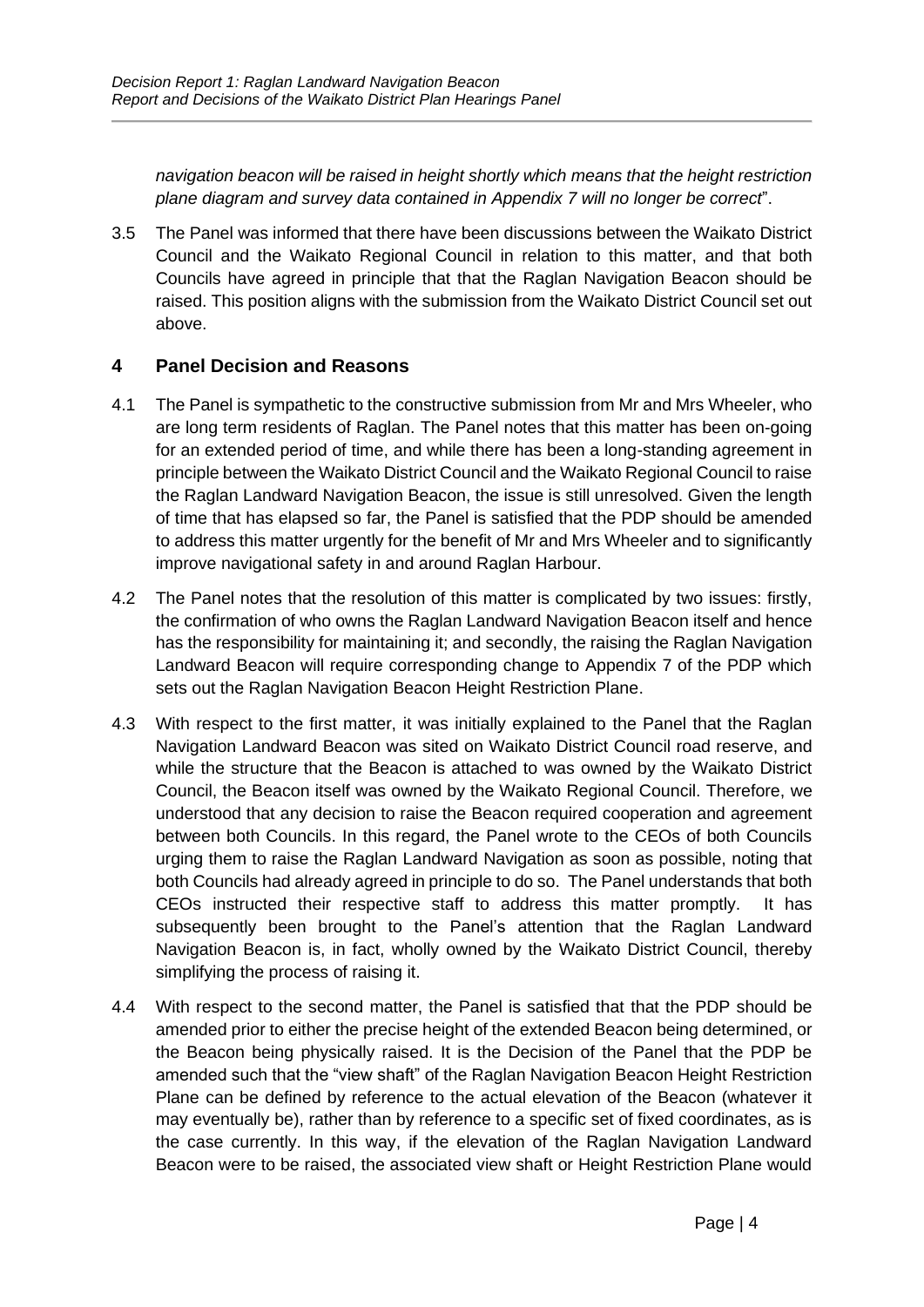be raised accordingly. This approach will ensure that as soon as the Raglan Navigation Landward Beacon is physically raised in elevation, the prohibition on locating buildings within the Height Restriction Plane, as it is currently defined, would also be eased.

- 4.5 The Panel considers that retaining the Prohibited Activity status for any breach of the (redefined) Raglan Navigation Beacon Height Restriction Plane is appropriate as it will ensure that the sightlines of the Beacons is retained, thereby ensuring that navigational safety is not compromised.
- 4.6 Accordingly, it is the Decision of this Panel that the PDP be amended as set out in Section 6 of this Decision. The Panel notes that the Raglan Navigation Beacon Height Restriction Plane, and the associated Prohibited Activity Rule, are referred to in other chapters of the PDP. Those provisions, including the wording of the Prohibited Activity rule are not addressed in this Decision.

#### **5 Section 32AA Assessment**

5.1 The Panel considers that the amendments to the Raglan Navigation Beacon Height Restriction Plane provisions as set out in Section 6 of this Decision, do not represent a significant policy shift to the notified PDP. These amendments are considered to be of a "refinement" nature, and do not fundamentally alter the nature or intent of the notified provisions.

### **6 Decisions Version - Amendments to the PDP**

*Note: changes are shown in strikethrough and underline*.

6.1 Chapter 16: Residential Zone, is to be amended as follows:

#### **16.3.3 Height**

- (1) Rules 16.3.3.1 to 16.3.3.3A provide permitted height for buildings, structures or vegetation.
- (2) Rule 16.3.3.1 Height Building general provides permitted height limits across the entire Residential Zone.
- (3) Rule 16.3.3.2 Height -Buildings in a battlefield view shaft.
- (4) Rule 16.3.3.3 Height Buildings, structures and vegetation within any airport obstacle limitation surface provides height limits for specific activities within these areas.
- (4A) Rule 16.3.3.3A Height Buildings, structures or vegetation Raglan Navigation Beacon Height Restriction Plane, permits buildings, structures and vegetation so long as there is no penetration of the Raglan Navigation Beacon Height Restriction Plane as set out in Appendix 7 (Raglan Navigation Beacons).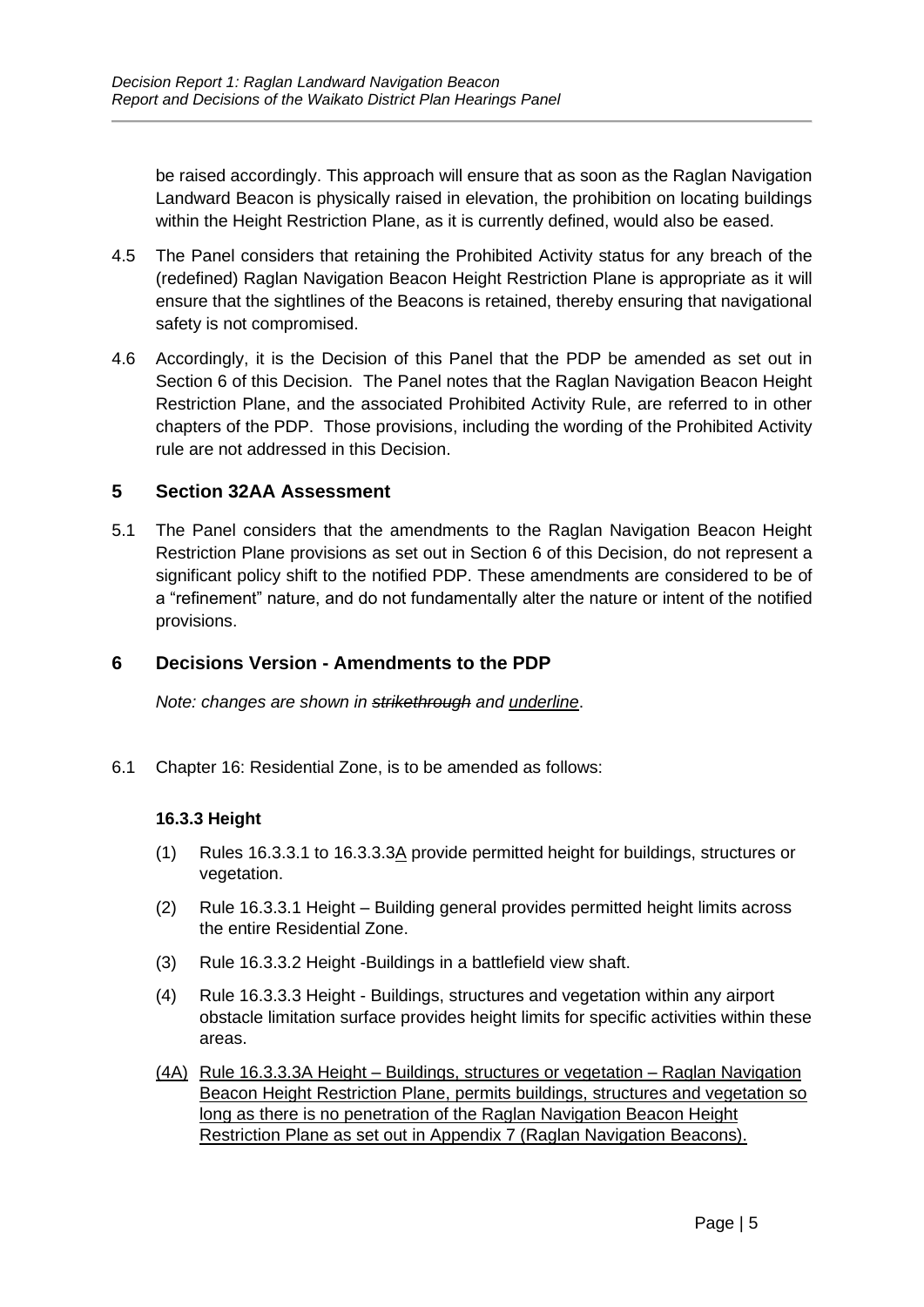…

(5) Where sites are located within the Raglan Navigation Beacons height restriction plane as identified on the planning maps and Appendix 7 (Raglan Navigation Beacons), the prohibited activity Rule 16.1.1 PR1 applies.

#### **16.3.3.3A Height – Buildings, structures or vegetation – Raglan Navigation Beacon Height Restriction Plane**

| P1 | A building, structure or vegetation that is located beneath, but does not<br>intrude into, the Raglan Navigation Beacon Height Restriction Plane, as<br>defined in Appendix 7 (Raglan Navigation Beacons), provided that:                                                                 |
|----|-------------------------------------------------------------------------------------------------------------------------------------------------------------------------------------------------------------------------------------------------------------------------------------------|
|    | (i)<br>A Registered Surveyor has certified, in writing, that the building,<br>structure or vegetation does not intrude into the Raglan Navigation<br>Beacon Height Restriction Plane; and<br>This certification is provided to Council prior to the commencement of<br>(ii)<br>any works. |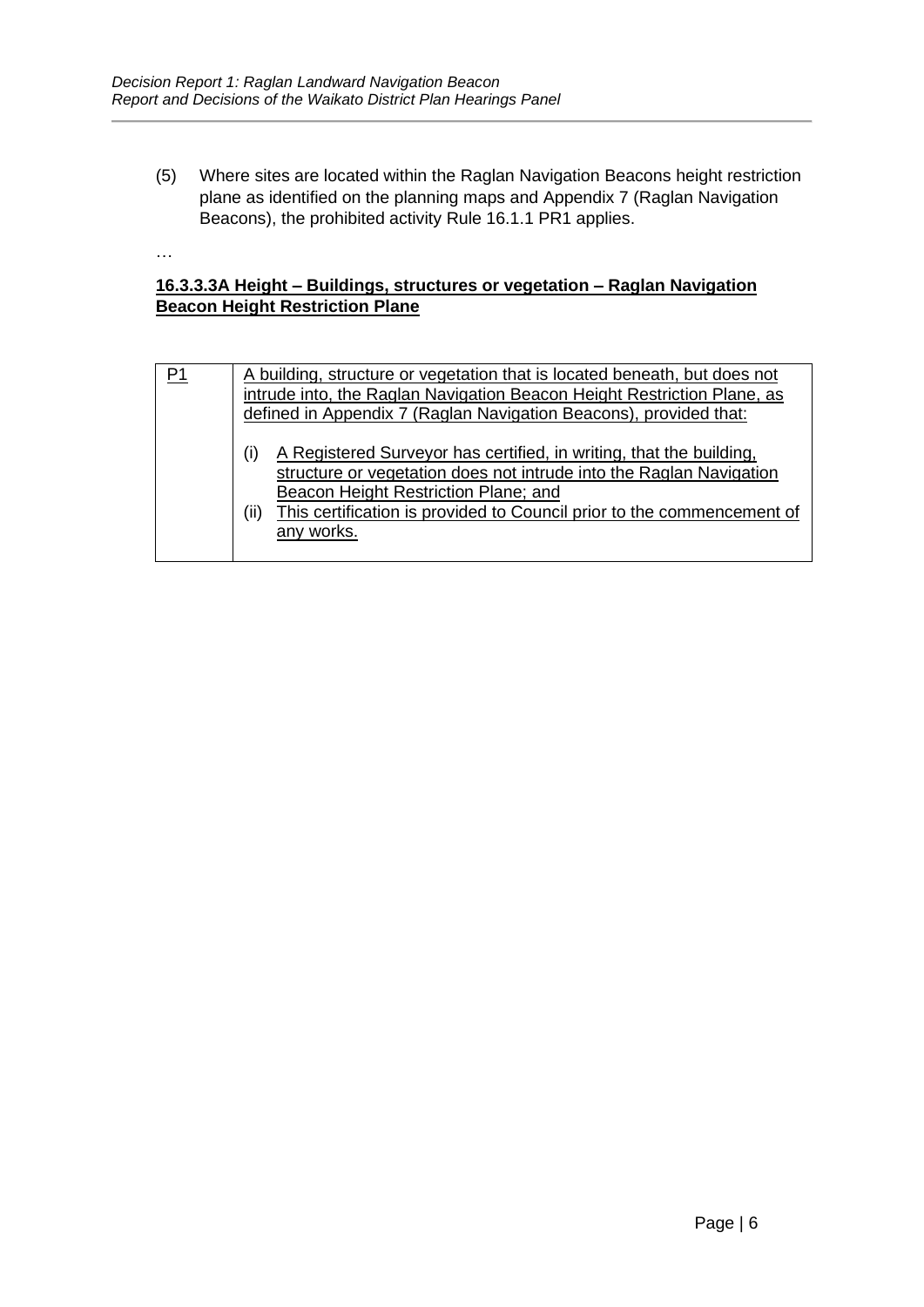#### 6.2 Appendix 7: Raglan Navigation Beacon is to be amended as follows:

Figure 1 Raglan Navigation Beacons – Height Restriction Plane



*Note: The height of the landward beacon is not fixed in the plan and reference is made to its actual height, whatever that may be at a point in time*